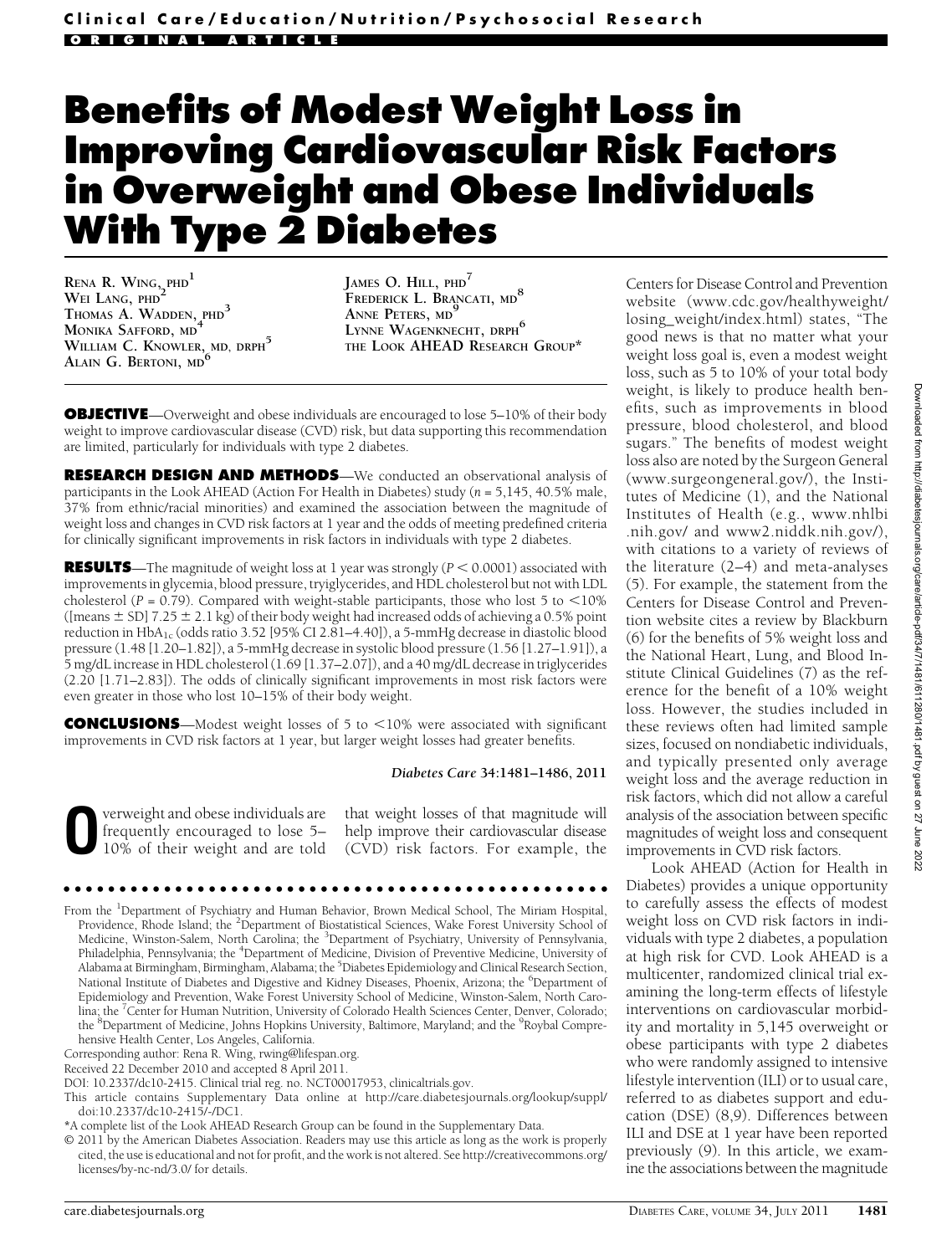of weight loss and the degree of improvement in glycemic control, blood pressure, and lipid levels at 1 year in the full cohort. We also determine the average risk factor change and the odds of meeting predefined criteria for clinically significant improvement in risk factors that are associated with specific categories of weight change. These analyses provide important data to address the recommendations regarding modest weight loss.

# RESEARCH DESIGN AND

METHODS—Look AHEAD participants were recruited at 16 sites throughout the U.S. The goal was to recruit approximately equal numbers of men and women and at least 33% from racial and ethnic minorities (8). Primary eligibility criteria included being aged 45–76 years (later increased to age 55–76 years); having a BMI  $\geq$ 25 kg/m<sup>2</sup> ( $\geq$ 27 kg/m<sup>2</sup> if treated with insulin), systolic and diastolic blood pressure (SBP and DBP)  $<$ 160/100 mmHg (with or without antihypertensive drugs), and triglycerides  $<$  600 mg/dL (with or without drugs for dyslipidemia); and successful completion of a valid maximal-graded exercise test. A detailed flowchart of the number of subjects screened and reasons for ineligibility has been published previously (9). All participants signed consent forms that were approved by their local institutional review boards.

### Interventions

Participants were randomly assigned by clinic to either the ILI or DSE groups. The interventions have been described in detail (10). Participants in the ILI group had the goal of losing 10% of their body weight, to be accomplished by decreasing caloric intake and increasing physical activity. The ILI group was seen weekly for 6 months and then three times per month during months 7–12 and was provided with a structured behavioral weightcontrol intervention. ILI group participants were prescribed a calorie goal of 1,200–1,800 kcal/day depending on initial body weight, with 30% of kcal from fat, and the use of meal-replacement products. Physical activity was gradually increased to a goal of 175 min/week of moderateintensity activities. The DSE group attended three meetings over the year and focused on diet, activity, and social support.

### **Assessments**

Participants were assessed at baseline and 1 year by certified staff members who

were blinded to the intervention assignments. Weight and height were measured in duplicate using a digital scale and stadiometer. Seated blood pressure was measured in duplicate after a 5-min rest using an automated device. Blood samples were obtained after a fast of at least 12 h and analyzed by the central biochemistry laboratory (Northwest Lipid Research Laboratories, University of Washington, Seattle, WA) using standardized laboratory procedures for measuring  $HbA_{1c}$ , total cholesterol, HDL cholesterol, and triglycerides. LDL cholesterol was estimated using the Friedewald Equation  $(11)$ .

Medication use was determined by having participants bring all prescription medicines to the annual visit. Changes in medications during the trial were made by the participant's own physician, except for temporary changes in glycemic medication during periods of intensive weight loss, which were made by Look AHEAD physicians, following a standardized algorithm.

### Statistical analyses

Analyses were performed using SAS version 9.2 (SAS, Cary, NC). The type I error rate was fixed at 0.05. Normality of the outcome variables (i.e., changes in CVD risk factors) was examined before the fit of multiple linear regression models. Spearman correlation coefficients were used to assess the bivariate associations between weight loss and change in CVD risk factors, both overall and stratified by subgroups defined by sex, intervention group assignment, and medication use.

The primary analyses in this article examined the relationships between categories of weight loss and changes in CVD risk factors. Participants were divided into the following categories based on their weight changes from baseline to 1 year: gained  $>$  2%; remained weight stable  $(\pm 2\%)$ ; lost  $\geq 2$  to  $\lt 5\%$ ; lost  $\geq 5$  to  $<$ 10%; lost  $\geq$ 10 to  $<$ 15%; or lost  $\geq$ 15%. These categories were selected to allow us to examine the clinical recommendation to lose 5–10% of body weight, to isolate those who had gained weight from a weight-stable reference group, and to determine whether weight changes of .10% had even greater benefits. Participants from both the ILI and DSE groups were pooled for these analyses, with covariate adjustment for the main effect of intervention group assignment. All analyses also adjusted for age, sex, baseline level of the outcome variables, baseline

weight, and race/ethnicity. Separate linear regression models were fit for changes in SBP, DBP, glucose,  $HbA_{1c}$ , HDL and LDL cholesterol, and triglycerides. Log transformation was applied to triglyceride measures, with change scores calculated on the log scale. Because results were similar to those analyzed on the original scale, we presented results for change in triglycerides without the log transformation. In initial analyses we examined the interaction effects between intervention group assignment, sex, age, baseline weight, race/ethnicity, and weight loss in association with CVD risk factor changes. Least square means were plotted to illustrate significant interaction effects. Although some significant interaction effects were detected, in all cases the direction and strength of the associations remained consistent across subgroups, and thus we focused primarily on the associations for the full sample (i.e., interaction effects were not included in the final multiple linear regression models).

Separate logistic regression models were fit to examine the effect of weight loss on the odds of meeting predefined criteria indicating clinical meaningful improvement in CVD risk factors, defined as follows: 5 mmHg decrease in SBP or DBP; a 20 mg/dL decrease in fasting glucose; a  $0.5\%$  point decrease in HbA<sub>1c</sub>; a 5 mg/dL increase in HDL cholesterol; a 10 mg/dL decrease in LDL cholesterol; and a 40 mg/dL decrease in triglycerides. Estimates of odds ratios in reference to the weight-stable group were presented along with 95% CIs.

## RESULTS

### Changes in weight and CVD risk

Table 1 presents the baseline characteristics of 5,145 participants in Look AHEAD. Approximately 60% of the participants were women, and 37% were from ethnic or racial minority groups. Participants were an average age of  $58.7 \pm 6.8$  years and weighed 100.7  $\pm$  19.3 kg at study entry.

Table 2 indicates the sample size available for each measure at baseline and 1 year, the baseline level of the risk factors, and the mean changes in weight and CVD risk factors at 1 year. In addition, Table 2 shows the magnitude of the association between weight loss and changes in risk factors. Weight changes were significantly correlated with changes in glycemic control, blood pressure, HDL cholesterol, and triglycerides; the greater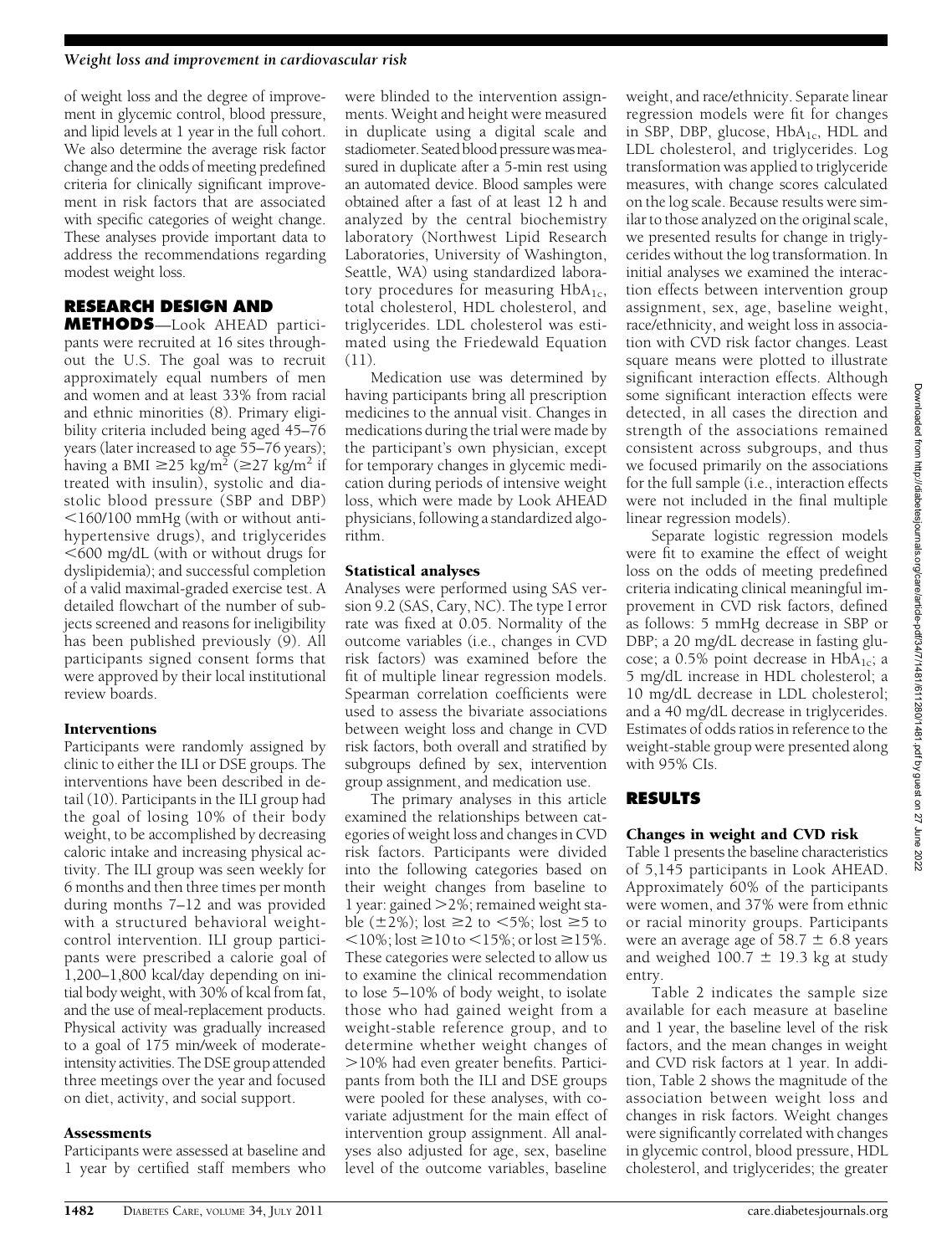# Table 1—Baseline characteristics by weight change category

|                         | Total sample     | Gained $>2\%$    | Stable<br>Gained $\leq 2$<br>or lost $\leq$ 2% | Lost $\geq$ 2<br>to $<$ 5% | Lost $\geq 5$<br>to $\leq 10\%$ | Lost $\geq 10$<br>to $\leq$ 15% | Lost $\geq$ 15%  | $\boldsymbol{P}$ |
|-------------------------|------------------|------------------|------------------------------------------------|----------------------------|---------------------------------|---------------------------------|------------------|------------------|
| n                       | 5,145            | 683              | 1,289                                          | 914                        | 1,000                           | 601                             | 412              |                  |
| ILI group               | 50.1 (2,570)     | 12.6(86)         | 21.2(273)                                      | 47.4 (433)                 | 74.9 (749)                      | 90.9(546)                       | 94.2 (388)       | $< 0.0001*$      |
| Male                    | 40.5(2,082)      | 35.9(245)        | 43.0 (554)                                     | 39.2 (358)                 | 38.7 (387)                      | 41.4(249)                       | 47.6 (196)       | $0.0311*$        |
| Ethnicity               |                  |                  |                                                |                            |                                 |                                 |                  | $0.1106*$        |
| African American        | 15.6 (804)       | 15.7(107)        | 17.1(220)                                      | 17.8(163)                  | 17.2(172)                       | 11.8(71)                        | 7.0(29)          |                  |
| American Indian         | 5.0(258)         | 6.3(43)          | 6.6(85)                                        | 6.0(55)                    | 5.1(51)                         | 3.0(18)                         | 0.2(1)           |                  |
| Hispanic                | 13.2 (680)       | 13.9(95)         | 11.4(147)                                      | 14.9(136)                  | 12.2(122)                       | 15.2(91)                        | 9.2(38)          |                  |
| White                   | 63.2(3,253)      | 60.3(412)        | 61.8(797)                                      | 58.1 (531)                 | 62.7(627)                       | 67.7(406)                       | 81.6 (336)       |                  |
| Asian/Pacific Islander/ |                  |                  |                                                |                            |                                 |                                 |                  |                  |
| other/mixed             | 2.9(149)         | 3.8(26)          | 3.1(40)                                        | 3.2(29)                    | 2.8(28)                         | 2.3(14)                         | 1.9(8)           |                  |
| Age                     | $58.7 \pm 6.8$   | $57.9 \pm 6.9$   | $58.6 \pm 6.9$                                 | $58.9 \pm 6.7$             | $58.7 \pm 6.8$                  | $59.6 \pm 7.0$                  | $58.8 \pm 6.7$   | 0.0009†          |
| Height (cm)             | $167.2 \pm 9.7$  | $166.1 \pm 9.7$  | $167.9 \pm 9.9$                                | $167.0 \pm 9.8$            | $167.0 \pm 9.5$                 | $167.1 \pm 9.8$                 | $168.7 \pm 9.7$  | $0.0001\dagger$  |
| Baseline BMI $(kg/m2)$  | $36.0 \pm 5.9$   | $36.3 \pm 5.8$   | $35.8 \pm 5.9$                                 | $35.8 \pm 6.0$             | $35.8 \pm 6.1$                  | $35.7 \pm 5.9$                  | $36.7 \pm 5.6$   | 0.0028†          |
| Baseline weight (kg)    | $100.7 \pm 19.3$ | $100.1 \pm 18.1$ | $101.0 \pm 19.0$                               | $100.1 \pm 19.5$           | $100.2 \pm 20.3$                | $99.8 \pm 18.7$                 | $104.7 \pm 19.1$ | $< 0.0001$ †     |

Data are % (n) or means  $\pm$  SD. \*P value for the Mantel-Haenszel  $\chi^2$  test for trend. †P value for the Kruskal-Wallis test.

the weight change, the greater the improvements in each risk factor in the full cohort and within the ILI and DSE group separately. Weight loss was not associated with improvements in LDL cholesterol. When the analysis was restricted to those not on lipid medications, the correlation between weight loss and change in LDL cholesterol was significant but weak  $(r =$  $0.06, P = 0.01$ .

### Categorical changes in weight

To better describe the associations between weight change and improvements in CVD risk factors, Look AHEAD participants were categorized by their percent weight changes over the first year. Table 1 shows the number of participants who gained  $>2\%$  over this interval; remained weight stable  $(\pm 2\%)$ ; or lost  $\geq 2$  to  $\lt 5\%$ ,

 $\geq$ 5 to  $\lt$ 10%,  $\geq$ 10 to  $\lt$ 15%, or  $\geq$ 15%. The average weight changes (means  $\pm$ SD) were  $+4.73 \pm 3.0$  kg for weight gain;  $-0.11 \pm 1.16$  kg for remaining weight stable; and  $-3.48 \pm 1.11$ ,  $-7.25 \pm 2.07$ ,  $-12.13 \pm 2.83$ , and  $-21.25 \pm 7.05$  kg for each increasing weight loss category, respectively. Because ILI participants had a weight loss (means  $\pm$  SD) of 8.7  $\pm$  7.6 kg compared with  $0.8 \pm 5.0$  kg in the DSE group ( $P <$ 0.0001), it was expected that participants in the ILI group would be overrepresented in the higher weight change categories. The weight change categories also differed in their demographic characteristics (Table 1) and in the percentage from each category who stopped or started medications (see the Supplementary Materials).

Figure 1 shows the least square mean changes for each of the risk factors across the six weight change categories, adjusted for age, sex, race, treatment group assignment, baseline weight, and baseline level of the risk factor. A strong graded association was seen for changes in glucose, HbA1c, SBP, DBP, triglycerides, and HDL cholesterol (all  $P$  values  $<$  0.0001). Each higher category of weight loss was associated with greater improvements in the risk factor. In contrast, the magnitude of improvement in LDL cholesterol did not differ across the weight categories, even in those not using lipid-lowering medications at baseline and 1 year. There were no significant interactions between baseline weight and weight change categories, except for HDL categories ( $P < 0.0002$ ), for which the slope of the association

| Table 2—Changes in CVD risk factors and association with percentage weight change for the Look AHEAD cohort |  |  |  |
|-------------------------------------------------------------------------------------------------------------|--|--|--|
|-------------------------------------------------------------------------------------------------------------|--|--|--|

|                         |          |                    |                                |                                  |          | Spearman correlation of association<br>with percentage weight loss |            |  |
|-------------------------|----------|--------------------|--------------------------------|----------------------------------|----------|--------------------------------------------------------------------|------------|--|
|                         | Baseline |                    | Change from baseline to year 1 |                                  | Total    | ШJ                                                                 | <b>DSE</b> |  |
|                         | n        | Mean $\pm$ SD      | n                              | Mean $\pm$ SD                    | cohort   | subjects                                                           | subjects   |  |
| Weight (kg)             | 5,145    | $100.71 \pm 19.26$ | 4,899                          | $-4.77 \pm 7.57*$                |          |                                                                    |            |  |
| $SBP$ (mmHg)            | 5,082    | $128.84 \pm 17.17$ | 4,837                          | $-4.76 \pm 17.05^*$              | $0.20*$  | $0.19*$                                                            | $0.14*$    |  |
| $DBP$ (mmHg)            | 5,082    | $70.15 \pm 9.57$   | 4,837                          | $-2.40 \pm 8.62^*$               | $0.12*$  | $0.13*$                                                            | $0.08*$    |  |
| Glucose                 | 4,999    | $153.19 \pm 45.66$ | 4,603                          | $-14.32 \pm 46.08^*$             | $0.27*$  | $0.21*$                                                            | $0.14*$    |  |
| $HbA_{1c}$ (%)          | 4,999    | $7.28 \pm 1.17$    | 4,606                          | $-0.39 \pm 1.02$ <sup>*</sup>    | $0.34*$  | $0.24*$                                                            | $0.16*$    |  |
| HDL cholesterol (mg/dL) | 4,999    | $43.48 \pm 11.83$  | 4,603                          | $2.39 \pm 6.97*$                 | $-0.23*$ | $-0.26*$                                                           | $-0.08*$   |  |
| LDL cholesterol (mg/dL) | 4,998    | $112.31 \pm 32.24$ | 4,602                          | $-5.47 \pm 28.63^*$              | $-0.004$ | 0.0008                                                             | $-0.02$    |  |
| Trigylcerides (mg/dL)†  | 4,999    | 153 (108-219)      | 4,603                          | $-12.0$ (-52 to 21) <sup>*</sup> | $0.26*$  | $0.31*$                                                            | $0.16*$    |  |

 $*P < 0.0001$ , †For change in triglycerides, data are median (interquartile range). The signed-rank test was used to test whether the change from baseline to year 1 was different from 0.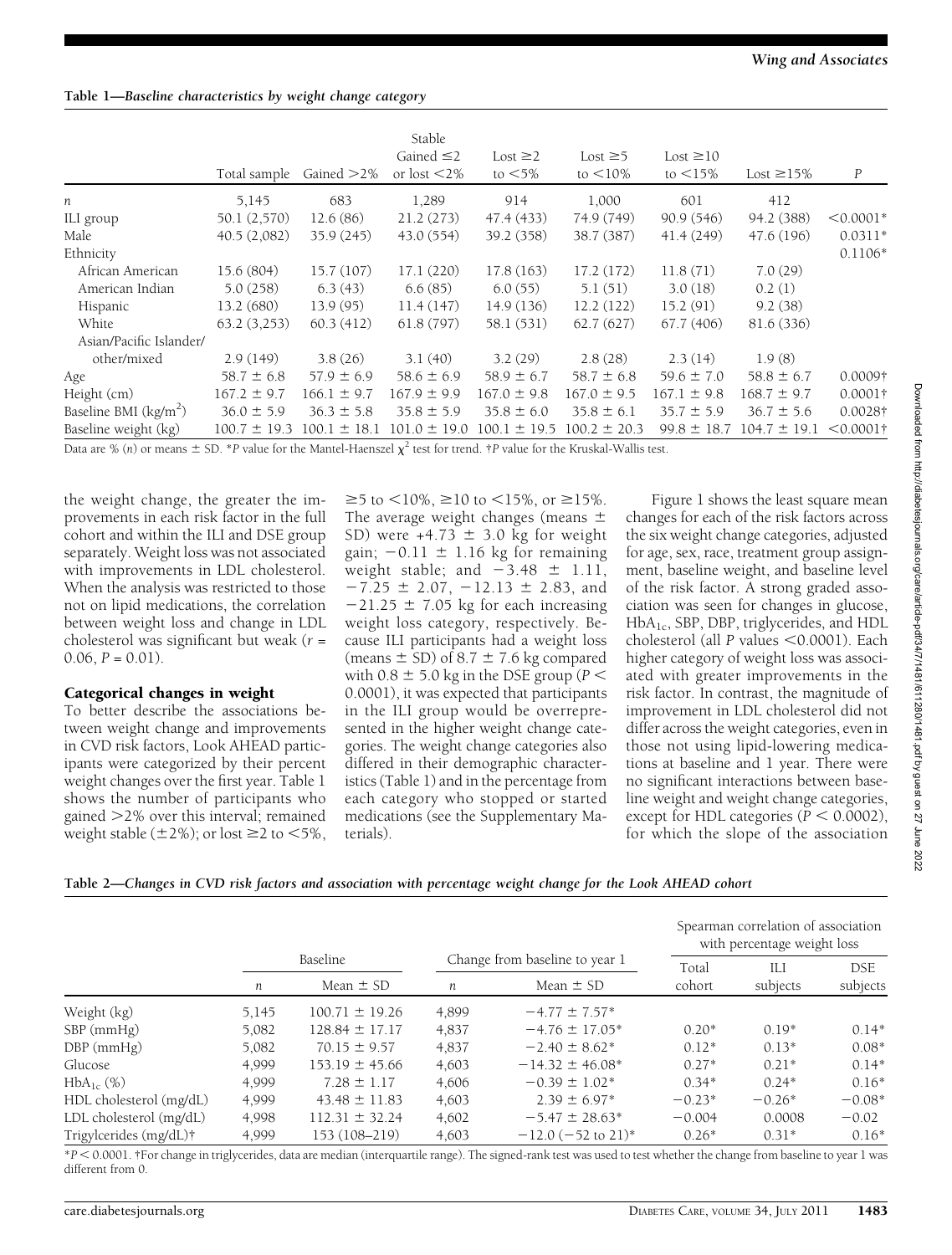#### Weight loss and improvement in cardiovascular risk



Figure 1—Change in risk factors by weight loss categories for the Look AHEAD cohort. Data in all figures are presented as least square means and 95% CIs adjusted for clinical sites, age, sex, race/ethnicity, baseline weight, baseline measurement of the outcome variable, and treatment group assignment.

between weight change category and change in HDL cholesterol was steepest in those who weighed least at baseline.

### Clinically significant improvements in CVD risk

The odds of having a clinically meaningful improvement in risk factors also were strongly related to the magnitude of weight loss achieved (Table 3). Compared with those who remained weight stable, no differences were observed for those who gained weight. However, those who lost 2–5% of their body weight had increased odds of having significant improvements in SBP (odds ratio 1.24 [95% CI 1.02–1.50]), glucose (1.75  $[1.40-2.19]$ ), HbA<sub>1c</sub>  $(1.80$   $[1.44-2.24]$ ), and triglycerides (1.46 [1.14–1.87]), and those who lost  $5$  to  $<10\%$  of their body weight had increased odds of significant improvement in all risk factors. Results remained similar after adjusting for starting or stopping medications. The odds of clinically significant improvements in risk factors were increased further with

greater weight losses, such that those who lost 5–10% had greater odds of improvements than those who lost 2–5%, and those who lost 10–15% had greater odds of improvement than those who lost 5–10% (see the Supplemental Materials).

CONCLUSIONS—These results provide empirical support for the assertion that modest weight losses of 5–10% of initial weight are sufficient to produce significant, clinically relevant improvements in CVD risk factors in overweight and obese patients with type 2 diabetes. However, greater weight losses were associated with greater improvements in risk factors. The magnitude of weight loss at 1 year was highly related to the improvements in blood pressure, glycemic control, and lipids, with the notable exception of LDL cholesterol.

Despite the fact that the ILI and the DSE groups differed greatly in their average weight losses, positive associations were seen between weight change and improvements in risk factors within each group separately. This finding suggests that the degree of association between weight change and improved risk factors is relatively constant across a wide range of weight losses. There also was no evidence that a patient's weight at baseline affected the amount of improvement that occurred with a given percentage change in body weight, except for HDL cholesterol, for which the magnitude of weight loss had the greatest effect in the least overweight participants.

The strongest associations between changes in weight and risk factors were seen for measures of glycemic control, and clinically significant improvements were observed with just a 2 to  $<5\%$  reduction in initial weight. This finding confirms a large number of previous studies indicating that modest weight losses markedly improve glycemic control (12). The fact that all participants in this study had type 2 diabetes, whereas only some had hypertension or hyperlipidemia, may be related to this finding. On the other hand, the fact that caloric restriction, independent of weight loss, improves glycemic control (13,14) may suggest a heightened responsiveness of this risk factor to caloric imbalance and weight changes.

In contrast, we observed weaker associations between weight loss and LDL cholesterol changes, even among participants not using lipid medications at either baseline or 1 year. Moreover, although the odds of achieving a 10 mg/dL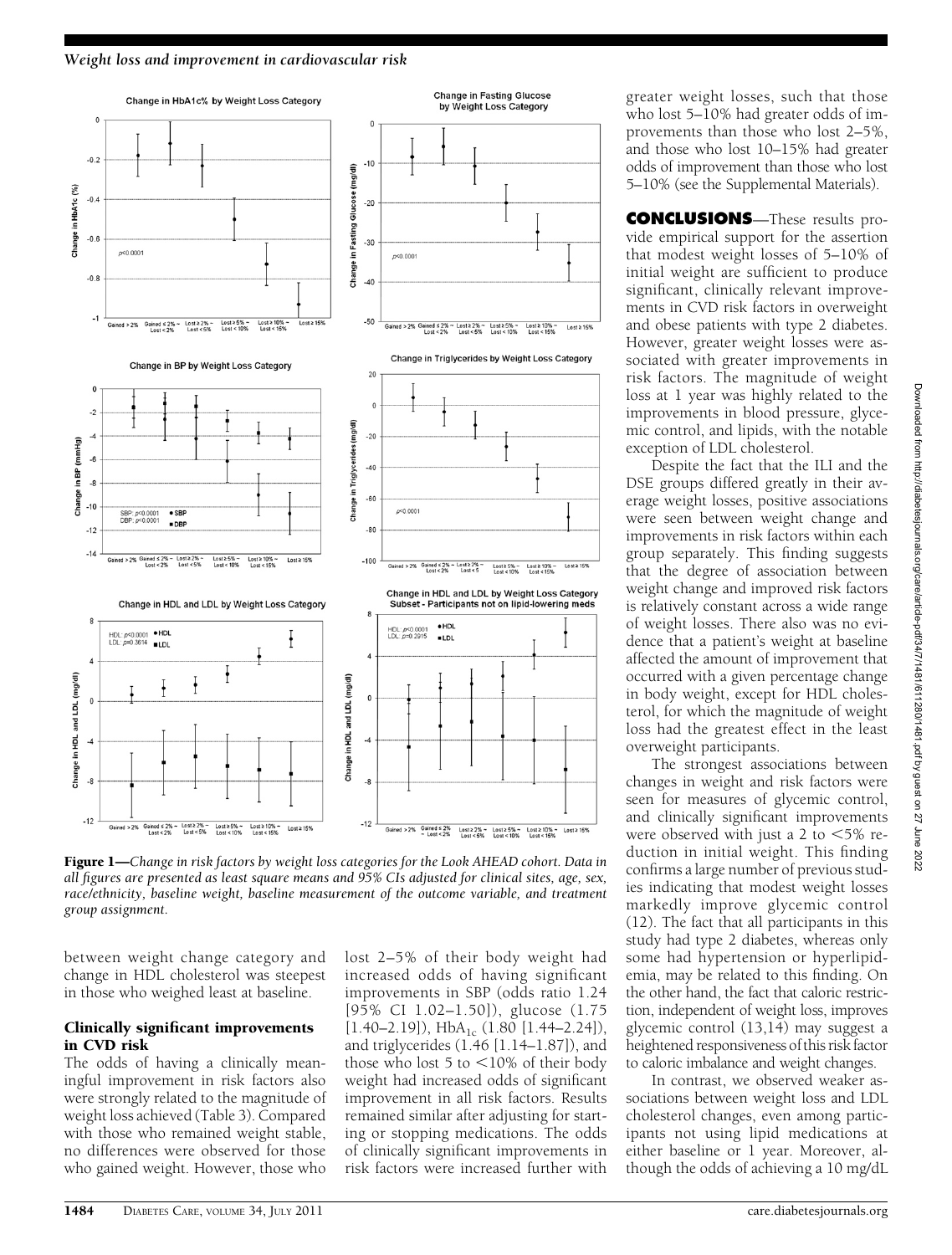Table 3—Odds ratio (95% CI) for the percentage of Look AHEAD cohort achieving clinically meaningful changes in CVD risk factors

| Clinical criteria                              | Gained $>2\%$       | Stable<br>Gained $\leq$ 2<br>or lost $<$ 2% | Lost $\geq$ 2<br>to $<$ 5% | Lost $\geq 5$<br>to $\leq 10\%$ | Lost $\geq 10$<br>to $\leq 15\%$ | Lost $\geq$ 15%       |
|------------------------------------------------|---------------------|---------------------------------------------|----------------------------|---------------------------------|----------------------------------|-----------------------|
| 5 mmHg decrease in SBP                         | $0.86(0.70 - 1.06)$ | 1.0                                         | $1.24(1.02 - 1.50)$        | $1.56(1.27-1.91)$               | $2.29(1.79 - 2.93)$              | $2.65(2.00-3.50)$     |
| 5 mmHg decrease in DBP                         | $1.03(0.83 - 1.28)$ | 1.0                                         | $1.05(0.86 - 1.28)$        | $1.48(1.20 - 1.82)$             | $1.60(1.25 - 2.06)$              | $2.39(1.81-3.16)$     |
| 20 mg/dL decrease in                           |                     |                                             |                            |                                 |                                  |                       |
| glucose                                        | $1.13(0.87 - 1.46)$ | 1.0                                         | $1.75(1.40-2.19)$          | $3.24(2.57 - 4.09)$             | $4.07(3.09 - 5.36)$              | $7.92(5.78 - 10.85)$  |
| $0.05\%$ decrease in HbA <sub>1c</sub>         | $1.17(0.91 - 1.50)$ | 1.0                                         | $1.80(1.44 - 2.24)$        | $3.52(2.81 - 4.40)$             | $5.44(4.15 - 7.13)$              | $10.02(7.31 - 13.73)$ |
| 5 mg/dL increase in HDL                        | $0.88(0.71 - 1.11)$ | 1.0                                         | $1.13(0.93 - 1.39)$        | $1.69(1.37-2.07)$               | $2.30(1.80 - 2.93)$              | $4.34(3.30 - 5.72)$   |
| 5 mg/dL increase in HDL                        |                     |                                             |                            |                                 |                                  |                       |
| (not on medications)                           | $0.79(0.54 - 1.15)$ | 1.0                                         | $0.99(0.71 - 1.39)$        | $1.52(1.08-2.15)$               | $2.54(1.68-3.82)$                | $5.27(3.36 - 8.27)$   |
| 10 mg/dL decrease in LDL                       | $1.17(0.95 - 1.45)$ | 1.0                                         | $1.05(0.86 - 1.29)$        | $1.34(1.09-1.64)$               | $1.26(0.98 - 1.62)$              | $1.34(1.02 - 1.78)$   |
| 10 mg/dL decrease in LDL                       |                     |                                             |                            |                                 |                                  |                       |
| (not on medications)                           | $1.39(0.97 - 1.99)$ | 1.0                                         | $0.97(0.69 - 1.36)$        | $1.41(1.00-2.00)$               | $1.28(0.83 - 1.96)$              | $1.52(0.96 - 2.41)$   |
| 40 mg/dL decrease in                           |                     |                                             |                            |                                 |                                  |                       |
| triglycerides                                  | $0.80(0.60 - 1.06)$ | 1.0                                         | $1.46(1.14 - 1.87)$        | $2.20(1.71 - 2.83)$             | $3.99(2.97 - 5.35)$              | $7.18(5.19 - 9.93)$   |
| Significant odds ratios are shown in boldface. |                     |                                             |                            |                                 |                                  |                       |

improvement in LDL cholesterol were significantly increased by a 5–10% weight loss relative to remaining weight stable, the effects were not consistent across greater weight loss categories, and even weight losses of  $\geq$ 15% of body weight had modest effects on LDL cholesterol. Although a meta-analysis (15) of studies assessing the effect of weight loss on lipids over at least a 2-year follow-up concluded that there was a positive linear relationship between weight loss and improvements in both total and LDL cholesterol, some studies (14,16,17) have not confirmed this. Wadden et al. (16) reported marked improvements in LDL cholesterol during a period of caloric restriction, but these improvements were not maintained when calorie intake was increased, even though weight losses were maintained. Likewise, in the Swedish Obese Subjects Study (17), mean weight losses of 20 kg at 2 years achieved through gastric bypass surgery were associated with nonsignificant reductions in LDL cholesterol; weight losses of  $\geq$ 30 kg appeared necessary to produce significant reductions in LDL cholesterol. A better understanding of the factors that influence changes in LDL cholesterol, including weight loss, per se, caloric restriction, and dietary fat intake, is clearly needed.

Previous studies, mostly with nondiabetic participants, and meta-analyses have shown that weight loss is associated with improvements in other CVD risk factors (2,7), including blood pressure (18), triglycerides (19), and HDL cholesterol (20). The association is typically greater at 1 year than at later time points, as a result in part of weight regain (21). Thus, an important issue is not only whether larger weight losses produce greater improvements in CVD risk factors but also whether larger weight losses are more or less well retained (22). In addition, the effects of weight loss on CVD risk factors seem greater initially, even if weight losses are maintained (16,23,24). For example, in the Swedish Obese Subjects Study (17), gastric bypass surgery produced large long-term weight losses, but improvements in blood pressure seen at 1 year were no longer significant at year 10 (24).

In interpreting our findings, several important limitations need to be considered. First, these analyses examined the impact of weight loss, but change in physical activity may have been an important independent determinant of weight loss and/or changes in risk factors. We focused on the weight changes, per se, in keeping with our goal of addressing the clinical recommendations related to weight loss. Second, participants were not randomly assigned to different weight loss categories; our analyses controlled for a number of variables, including treatment group, sex, age, and race/ethnicity, but other variables may have affected success at weight loss and/or changes in risk factors. In addition, our analyses examined effects at 1 year only and did not consider recent changes in weight or the longer-term effects. Findings for individuals with type 2 diabetes also may not generalize to those who do not have diabetes. Look AHEAD is continuing to follow its participants over time and, thus, will be able to determine the longer-term impact of modest weight losses on risk factors and whether these modest weight losses

ultimately affect cardiovascular morbidity and mortality.

In conclusion, Look AHEAD provides empirical support for the benefits of modest weight losses at 1 year. However, greater improvement in risk factors occurred with greater weight losses. Because weight losses of just 5 to  $\langle 10\%$  of initial body weight significantly increased the odds of achieving clinically meaningful changes in glycemic control, blood pressure, HDL cholesterol, and triglycerides at 1 year, emphasizing modest weight losses seems to be an appropriate clinical message for overweight and obese patients with type 2 diabetes.

Acknowledgments—This trial was funded by the National Institute of Diabetes and Digestive and Kidney Diseases, with cofunding from other institutes at NIH and from CDC; all institutions were involved in design, conduct, and reporting of results.

No potential conflicts of interest relevant to this article were reported.

R.R.W. researched data and wrote the manuscript. W.L. completed all data analysis. T.A.W., M.S., W.C.K., A.G.B., J.O.H., F.L.B., and A.P. researched data, contributed to discussion, and reviewed and edited the manuscript. L.W. coordinated data collection and analysis, contributed to discussion, and reviewed and edited the manuscript.

### References

- 1. Institute of Medicine. Weighing the Options. Programs. Thomas PR, Ed. Washington,<br>DC National Academy Press 1995 n 282 DC, National Academy Press, 1995, p. 282
- 2. Goldstein DJ. Beneficial health effects of modest weight loss. Int J Obes Relat Metab Disord 1992;16:397–415